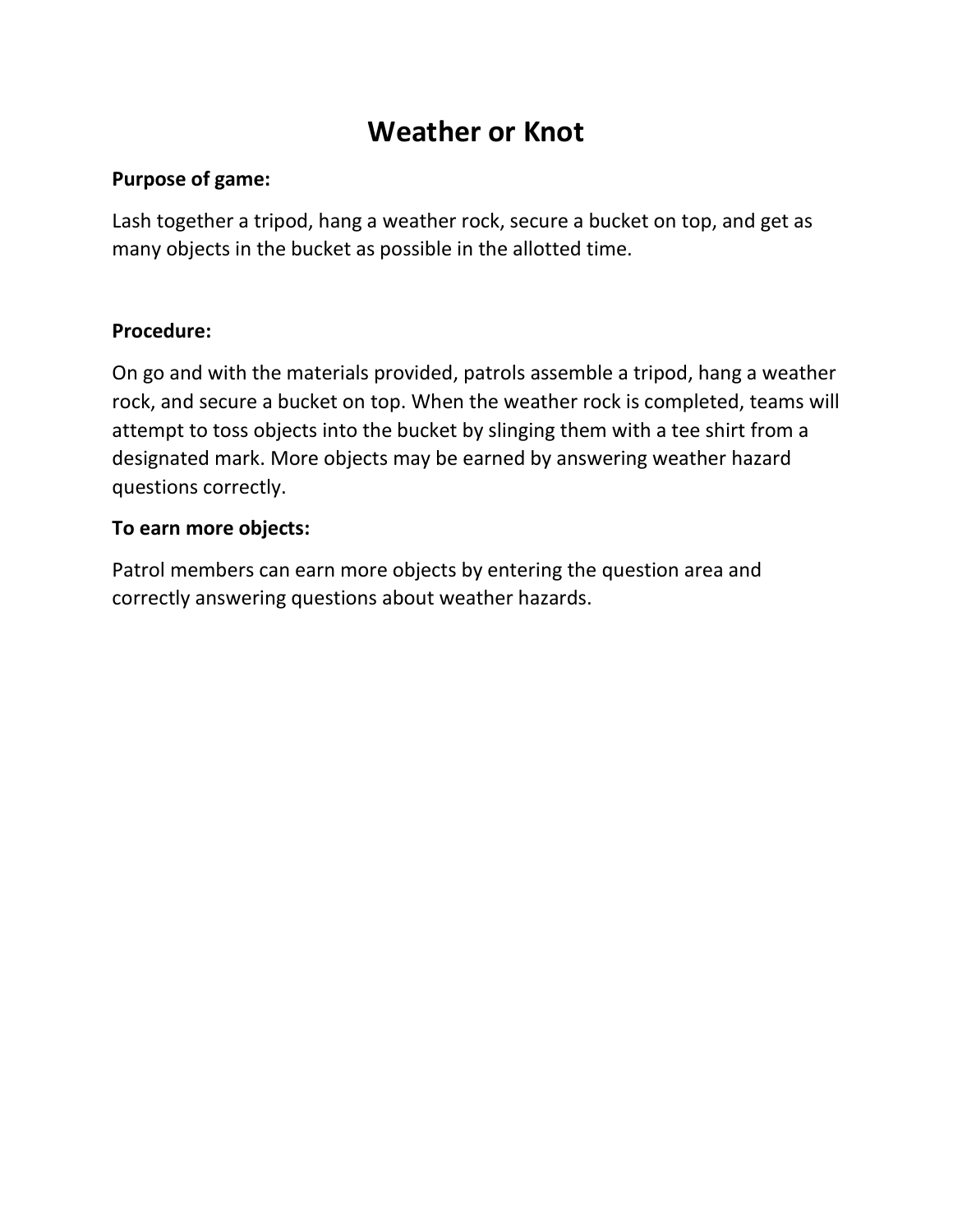# **Weather or Knot**

**This game has two segments: constructing a weather rock on one side and earning objects on the other side.**

### **Rules for the Weather Rock**

The weather rock must be built in the circle

The lashing must be half way up the tripod or higher from the ground.

The bottom of the bucket must be above the lashing.

The rock must hang below the lashing and off the ground.

## **Rules for Tossing and Earning**

Once the weather rock is completed and all patrol members are in the start area, objects may be tossed and earned simultaneously.

### **Tossing**

Objects must be tossed by two patrol members using the tee shirt and holding four separate corners, one corner in each hand.

Once placed on the tee shirt, objects may not come into contact with a hand, directly or indirectly.

If the bucket falls off or any part of the weather rock assembly comes apart, all objects will be dumped out, but the team may rebuild and begin again.

Objects that miss the bucket or are dumped cannot be retrieved or reused.

## **Earning Objects/Tie breaker**

Write your patrol name on the answer sheet.

Begin answering questions with the question number marked in yellow and continue in numerical order. Wrap around to top. Visit each question just once and in order.

Each patrol member must read at least two questions.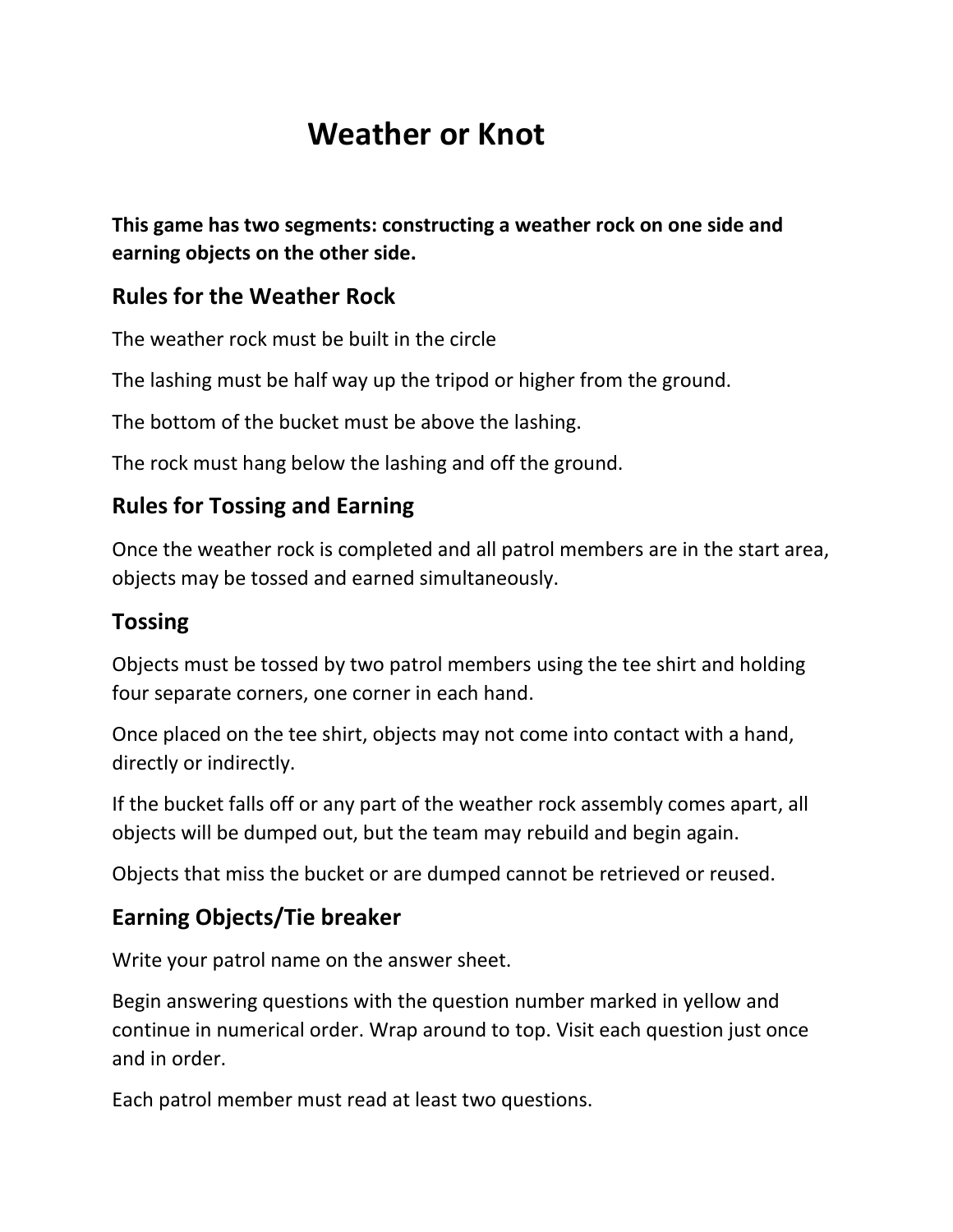One at a time, patrol members will enter the question area, go to the appropriate question, choose to pass or write an answer on the sheet, and go to the exit to be checked. All answers must be checked, even blanks.

If correct, retrieve one object to throw and return to patrol. If incorrect or blank, return to patrol.

Only after a patrol member returns to the starting area may the next member go.

After the last question has been answered have the staff write the time on the answer sheet

**Important:** Wrong answers will add 30 seconds to time. Blank answers will add 15 seconds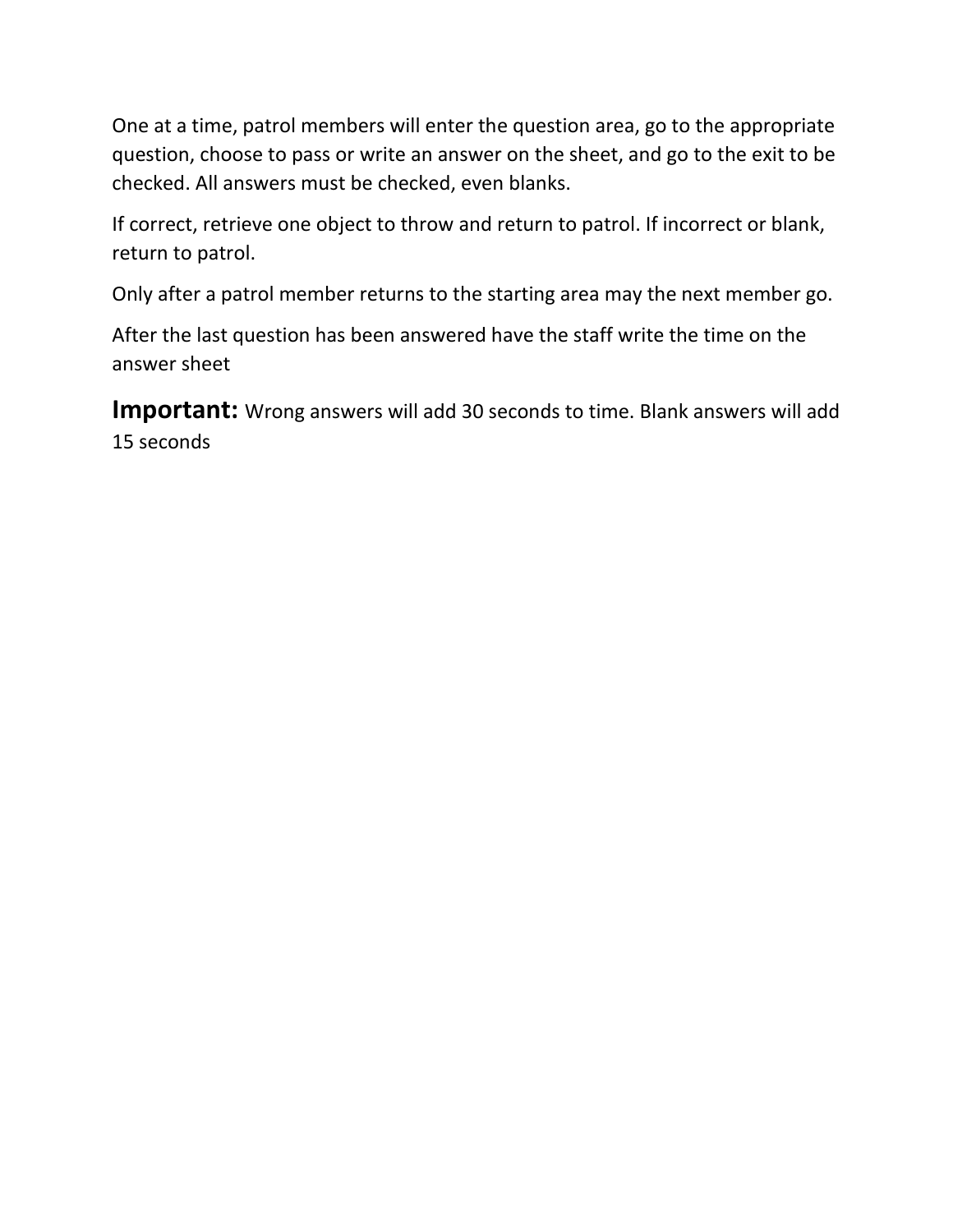score:

Fastest time for completing questions will be used for a tie break.

Participation 20 points

Weather rock assembled according to rules 4 points

Weather rock remains intact for entire event 4 points

Objects tossed according to rules 4 points

Objects earned according to rules 4 points

Reset all items at end of game 4 points

Most objects in bucket 10 points

Second most 8 points

Third most 6 points -- All others 4

Scorer x out any of the 4 point categories as defined by the rules and the rubric.

| Patrol name | Partic | Constr                  | $\operatorname{\mathsf{No}}$<br>Repair | Tossing                 | Earned<br>Correctly     | Reset          | Sub Total | 1st - 3rd points | Total | Time |
|-------------|--------|-------------------------|----------------------------------------|-------------------------|-------------------------|----------------|-----------|------------------|-------|------|
|             | 20     | $\overline{4}$          | $\pmb{4}$                              | $\pmb{4}$               | $\pmb{4}$               | 4              |           |                  |       |      |
|             |        |                         |                                        |                         |                         |                |           |                  |       |      |
|             | 20     | $\overline{\mathbf{4}}$ | $\pmb{4}$                              | $\pmb{4}$               | $\pmb{4}$               | $\overline{a}$ |           |                  |       |      |
|             | 20     | $\overline{4}$          | $\overline{\mathbf{4}}$                | $\overline{\mathbf{4}}$ | $\pmb{4}$               | 4              |           |                  |       |      |
|             | 20     | $\overline{4}$          | $\overline{\mathbf{4}}$                | 4                       | $\pmb{4}$               | $\overline{a}$ |           |                  |       |      |
|             | 20     | $\overline{\mathbf{4}}$ | $\pmb{4}$                              | $\pmb{4}$               | $\pmb{4}$               | $\pmb{4}$      |           |                  |       |      |
|             | 20     | $\overline{\mathbf{4}}$ | $\pmb{4}$                              | $\pmb{4}$               | $\pmb{4}$               | 4              |           |                  |       |      |
|             | 20     | $\overline{\mathbf{4}}$ | $\pmb{4}$                              | $\pmb{4}$               | $\pmb{4}$               | $\overline{a}$ |           |                  |       |      |
|             | 20     | $\overline{4}$          | $\overline{a}$                         | $\overline{\mathbf{4}}$ | $\overline{\mathbf{4}}$ | 4              |           |                  |       |      |
|             | 20     | $\overline{\mathbf{4}}$ | $\pmb{4}$                              | $\pmb{4}$               | $\pmb{4}$               | 4              |           |                  |       |      |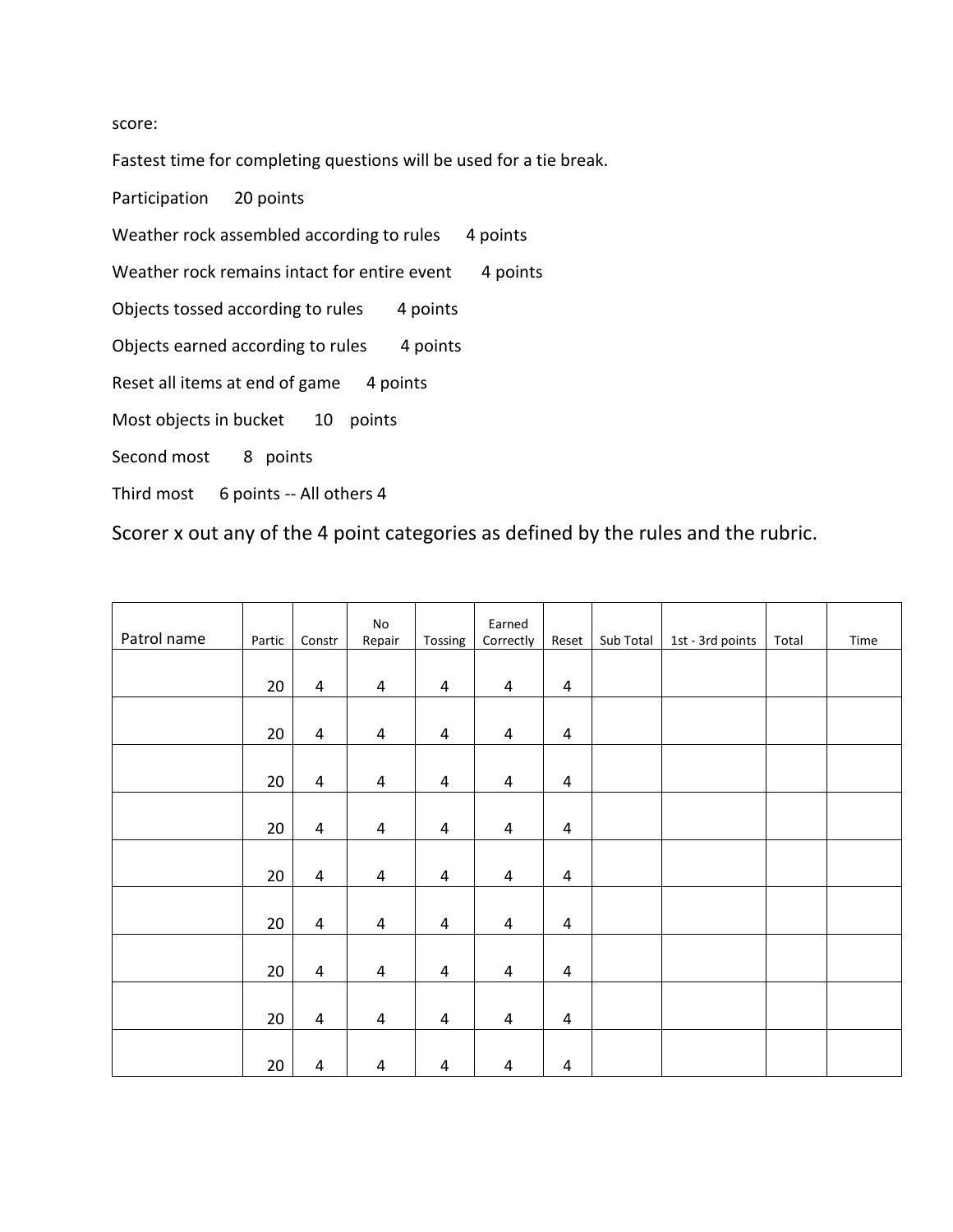## **Materials per patrol**

- $3 6'$  pvc pipe
- 3 6' pieces of rope
- $1 rock$
- 1 bucket
- 10 objects
- 1 beach towel

# **Materials for questions**

200 – objects

20 weather questions

50 answer sheets

Sample Weather Questions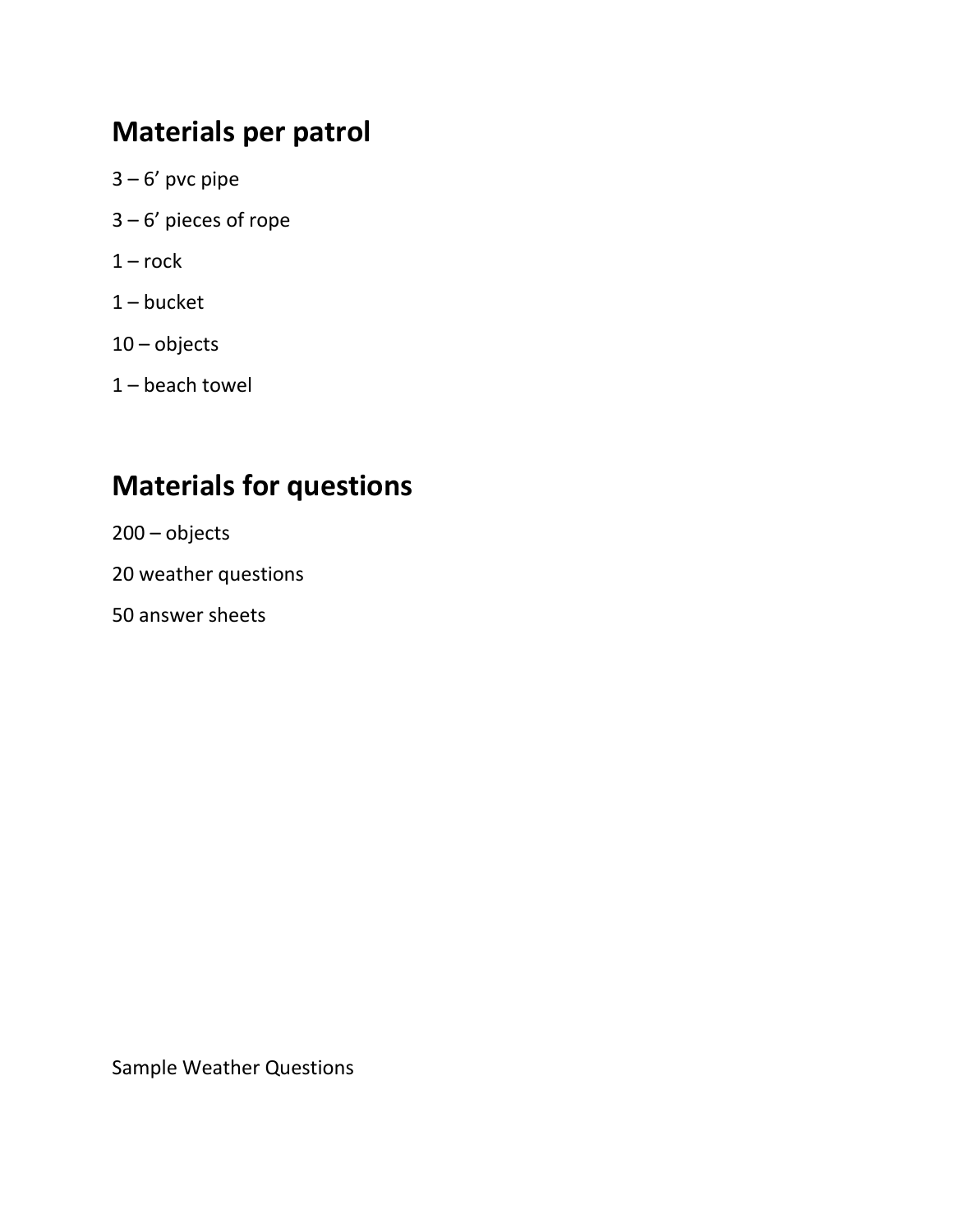When hiking in cold weather and you begin to sweat, it is best to:

- A. Take off your socks until you reach camp.
- B. Remove layers of clothing until a comfortable temperature is reached.
- C. Add layers of clothing to hold in the hot air in case it gets colder.
- D. Try to go faster.

When hiking in cold weather:

- A. You don't have to drink as much as in warm weather.
- B. You don't want to drink a lot so you don't have to get up in the cold at night.
- C. Alternate hot and cold drinks to keep an even temperature.
- D. Keep hydrated as usual, sometimes more in cold dry air.

When hiking without gloves and unexpected cold weather comes in and your fingers get cold:

- A. Put your hands in your pockets every two minutes.
- B. Pull an extra pair of socks over them.
- C. Rub them together as fast as possible for the duration of the hike.
- D. Eat all your snacks to raise body heat.

How long should you wait before resuming outdoor activities after the last thunder clap is heard.

- A. Go out after the rain stops.
- B. Wait 15 minutes.
- C. Wait 30 minutes
- D. Why did you stop?

Lightning never strikes the same place twice.

- A. True
- B. False

When a lightning storm occurs during a hike your group should: